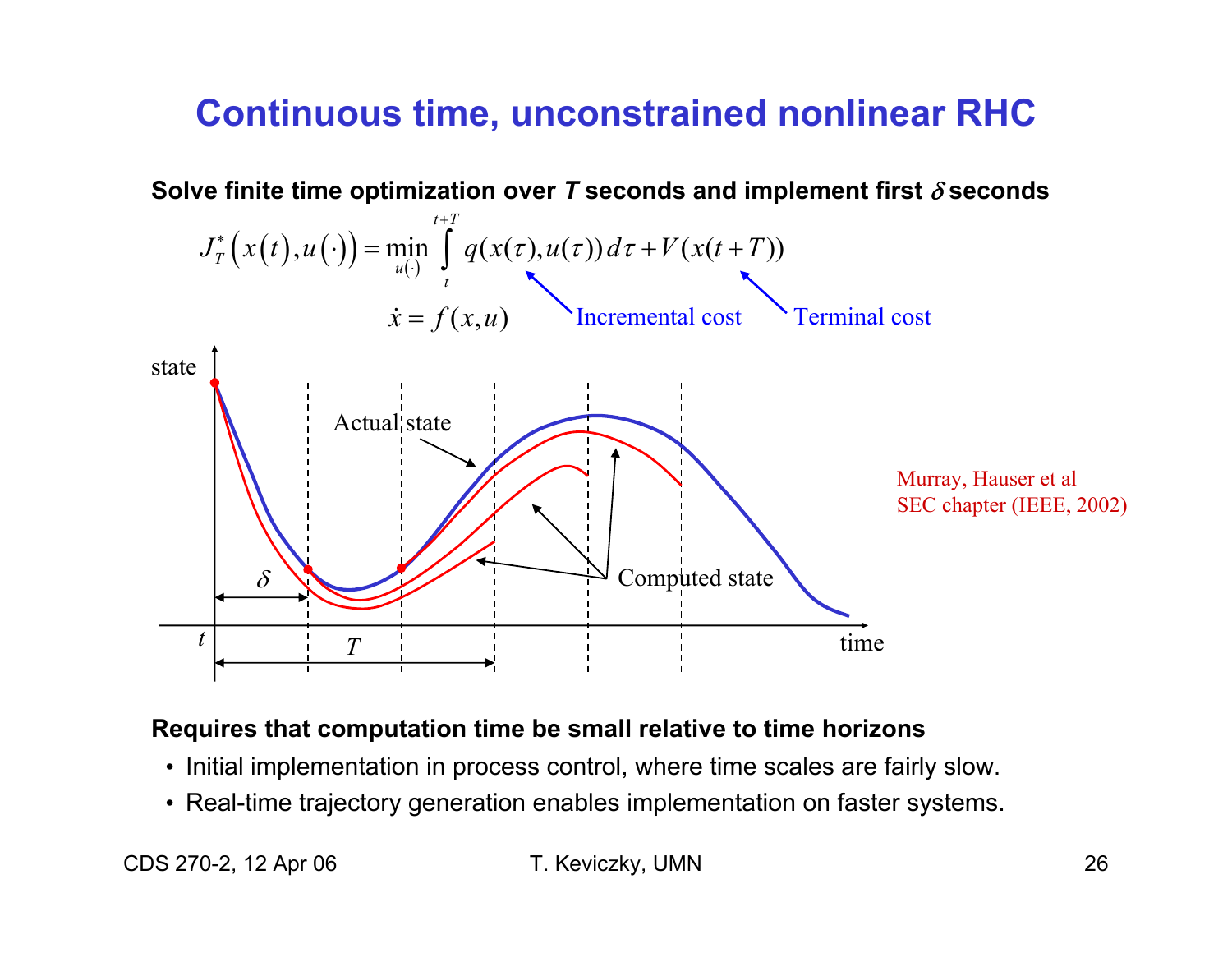## **Stability of Receding Horizon Control**

#### **RHC can destabilize systems if not done properly**

- For properly chosen cost functions, get stability with *T* sufficiently large.
- For shorter horizons, *V* has to be chosen properly to avoid instability.

**The choice of the terminal cost**

- Best choice would be  $V(x) = J_{\infty}^*(x)$  such that the optimal finite and infinite costs are the same. (Not possible, if the optimal value function were available there would be no need to solve a trajectory optimization problem.)
- The terminal cost must account for the discarded tail by ensuring that the origin can be reached from the terminal state  $x(t+T)$  in an efficient manner as measured by q.

One way to do this is to use an appropriate control Lyapunov function (CLF).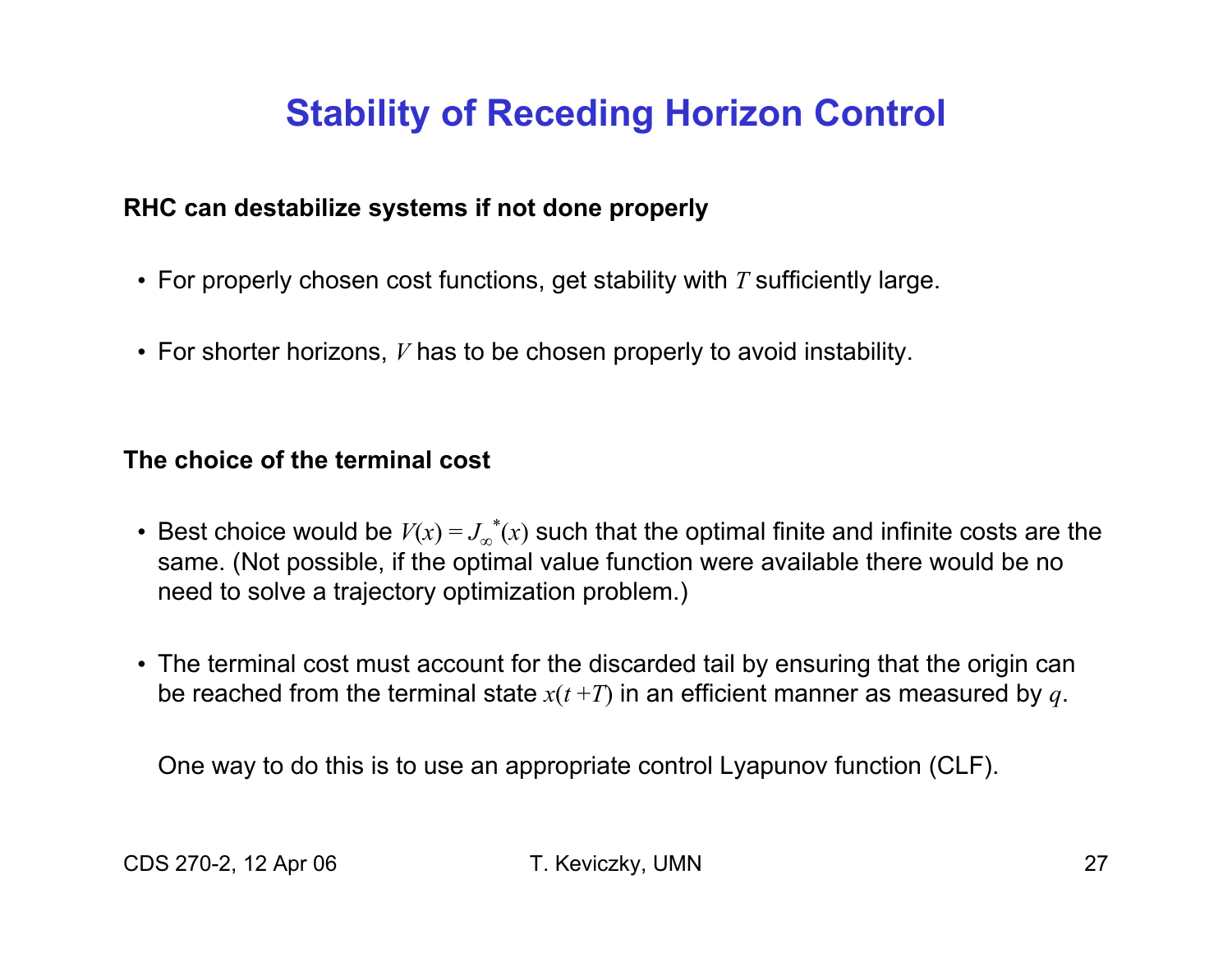# **Control Lyapunov Function (CLF)**

#### **Definition**

A control Lyapunov function (CLF) is a  $C^1$ , proper, positive definite function  $V$  :  $R^n \rightarrow R_+$ such that

$$
\inf_{u} \Bigl[ \dot{V}\bigl( x, u \bigr) \Bigr] \le 0
$$

where

$$
\dot{V}(x, u) = \frac{dV}{dx} \frac{dx}{dt} = \frac{dV}{dx} f(x, u)
$$

denotes the directional derivative in direction  $f(x, u)$ .

#### **Meaning**

If it is possible to make the derivative negative at every point by an appropriate choice of  $u$  then we can stabilize the system with  $V$  as a Lyapunov function for the closed loop.

It can be shown that the existence of a CLF is equivalent to the existence of an asymptotically stabilizing control law  $u = k(x)$ .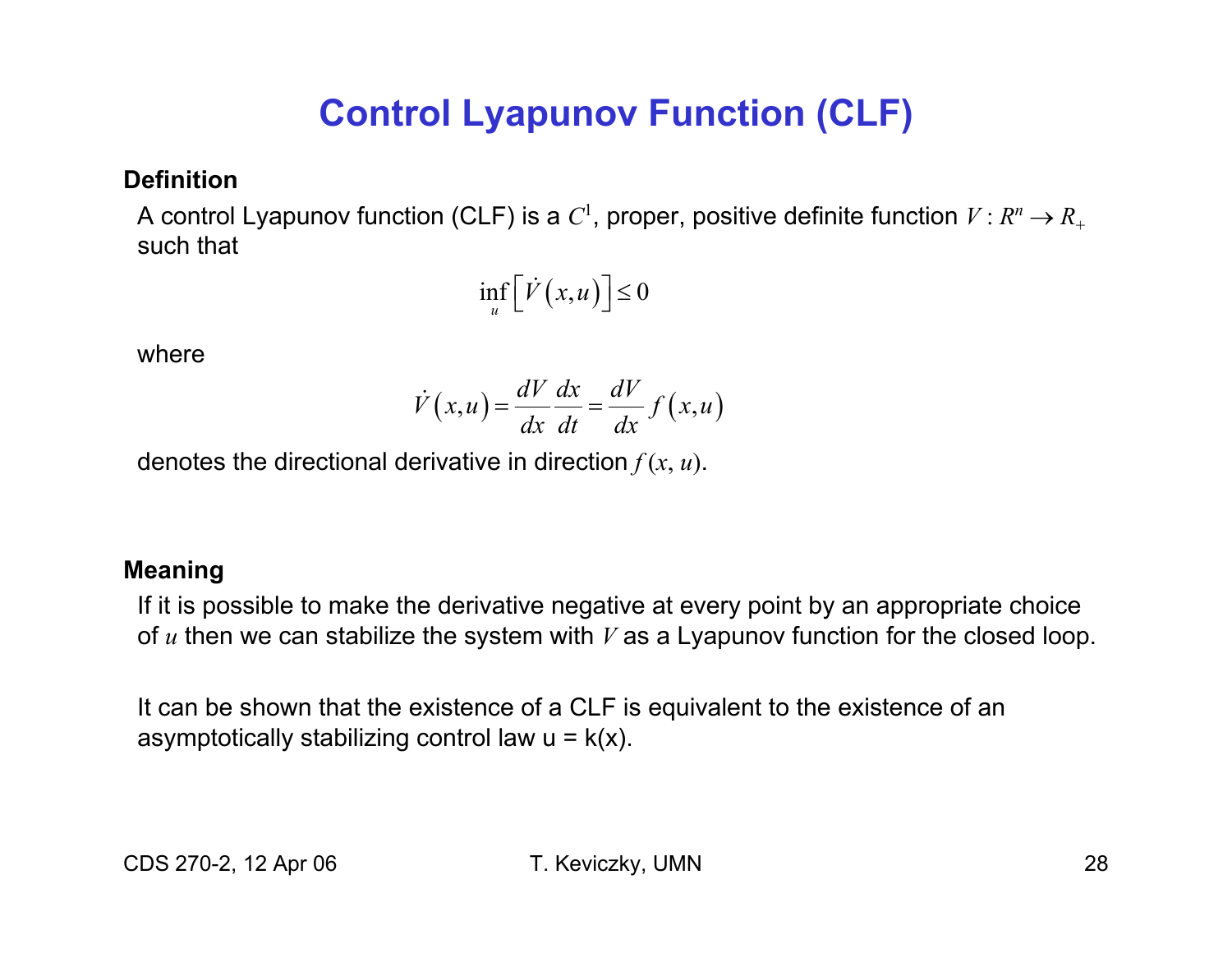## **Stability of Receding Horizon Control**

#### **Theorem (Jadbabaie & Hauser, 2002)**

Suppose that the terminal cost  $V(x)$  is a control Lyapunov function such that

$$
\min_{u} (\dot{V} + q)(x, u) \le 0
$$

for each x in  $\Omega_r = \{x : V(x) \le r^2\}$ , for some  $r > 0$ . Then, for every  $T > 0$  and  $\delta$  in  $(0, T]$ , the resulting receding horizon trajectories go to zero exponentially fast.

#### **Remarks**

- ? Earlier approach used terminal trajectory constraints, hard to implement in real-time.
- ? CLF terminal cost is difficult to find in general, but LQR-based solution at equilibrium point often works well - choose  $V = x^T P x$  where  $P =$  Riccati solution.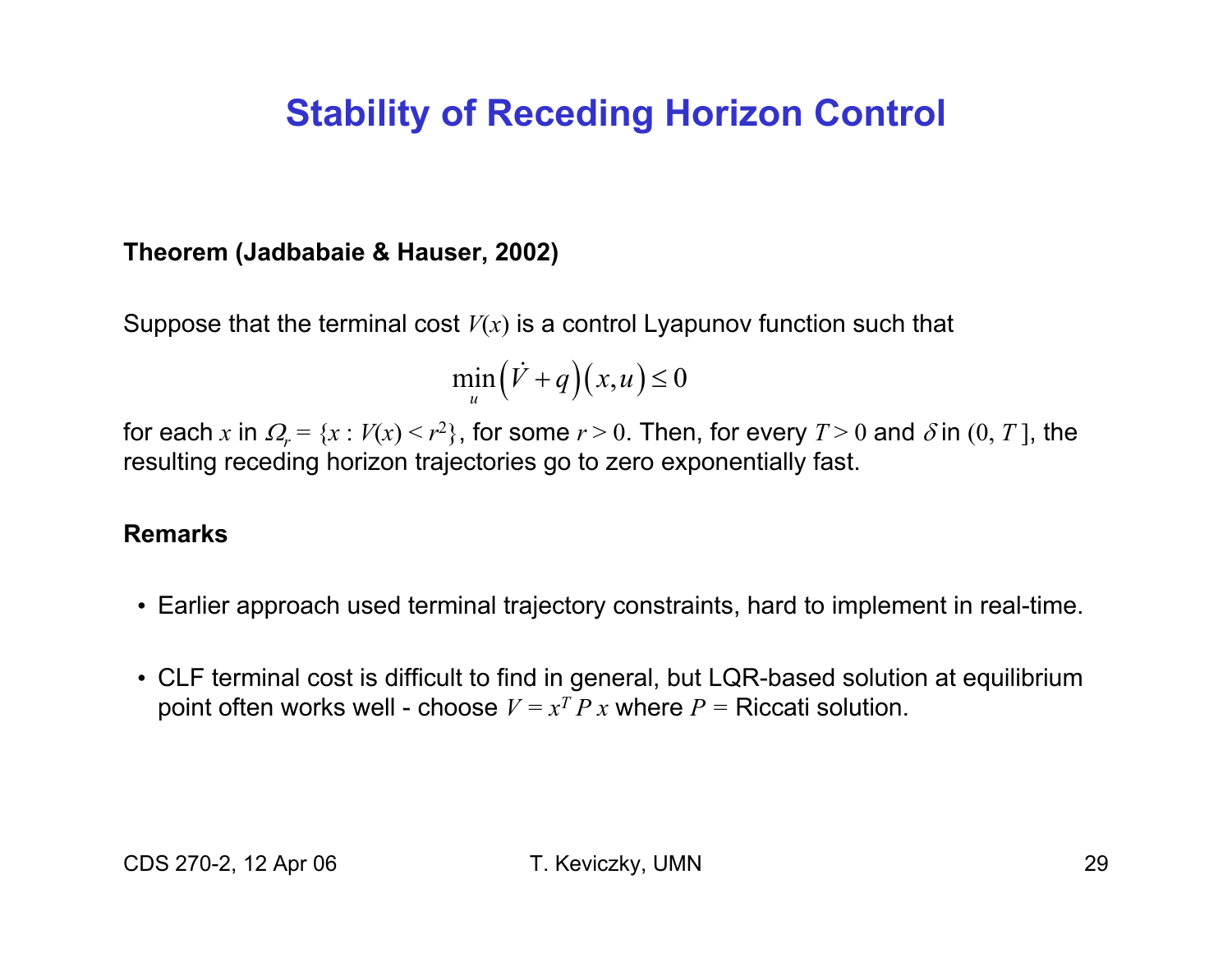### **Main ingredient of the proof**

Denote with  $x^u(\tau, x)$  the state trajectory at time  $\tau$  starting from initial state x and applying a control trajectory  $u(\cdot)$ .

Let  $(x_T^*, u_T^*)(\cdot; x)$  denote an optimal trajectory of the finite horizon optimal control problem with horizon  $T$ .

Assume  $x_T^*(T; x) \in \Omega_r = \{x : V(x) \le r^2\}$ , for some  $r > 0$ . Then, for each  $\delta \in [0, T]$ , the optimal cost from  $x^*_T(\delta, x)$  satisfies



CDS 270-2, 12 Apr 06

T. Keviczky, UMN